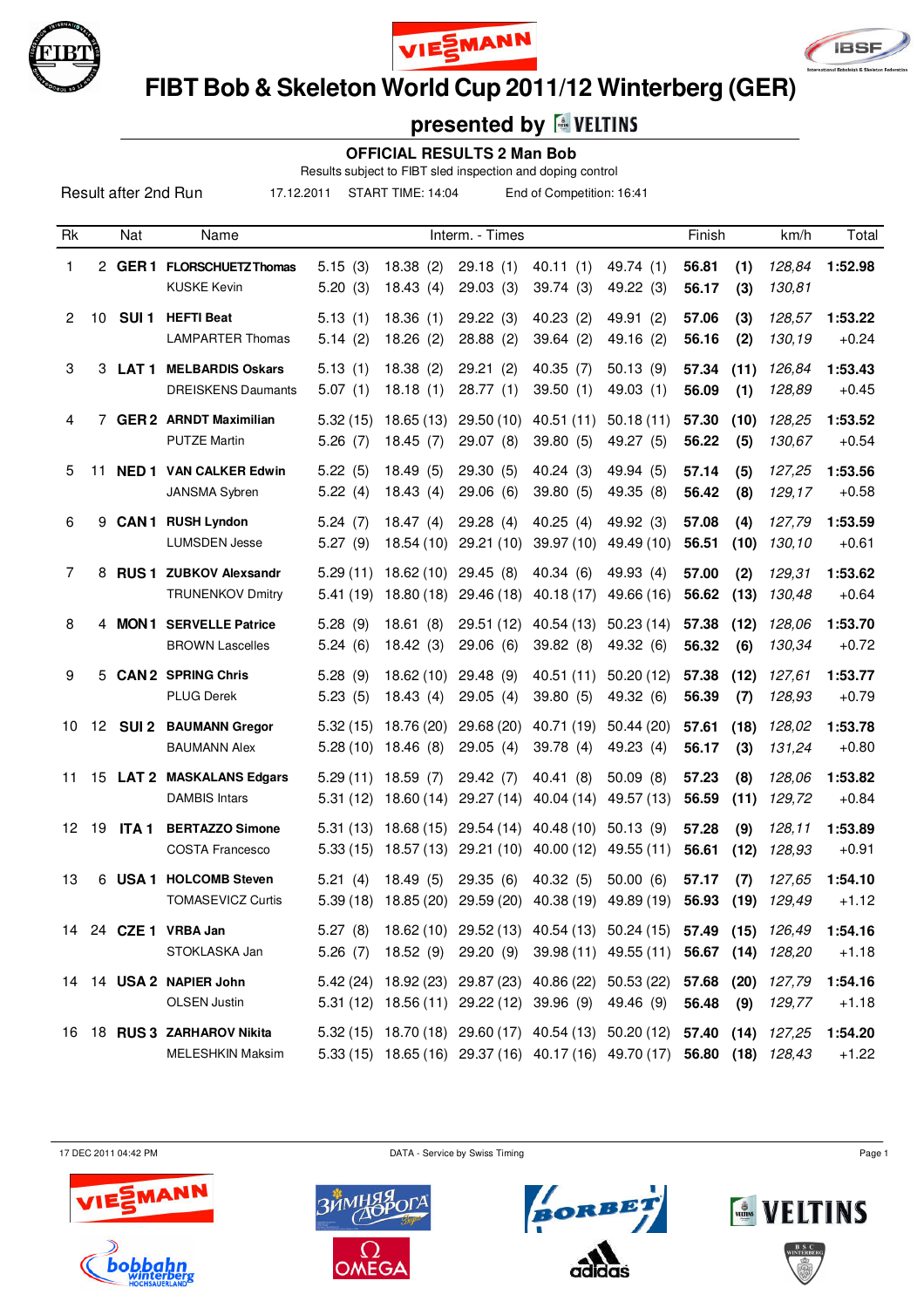





 **FIBT Bob & Skeleton World Cup 2011/12 Winterberg (GER)**

## **presented by**

### **OFFICIAL RESULTS 2 Man Bob**

Results subject to FIBT sled inspection and doping control

17.12.2011 START TIME: 14:04 End of Competition: 16:41

| <b>Rk</b> |    | <b>Nat</b>       | Name                                                        |                      |                       | Interm. - Times                                                                                     |                                  |                                                                         | Finish         |              | km/h             | Total              |
|-----------|----|------------------|-------------------------------------------------------------|----------------------|-----------------------|-----------------------------------------------------------------------------------------------------|----------------------------------|-------------------------------------------------------------------------|----------------|--------------|------------------|--------------------|
| 17        | 20 | SUI <sub>3</sub> | <b>PETER Rico</b><br><b>RUF Thomas</b>                      | 5.38(22)<br>5.36(17) |                       | 18.63 (15) 29.29 (15) 40.05 (15) 49.61 (14)                                                         |                                  | 18.76 (20) 29.68 (20) 40.71 (19) 50.43 (19)                             | 57.58<br>56.67 | (17)<br>(14) | 127,79<br>129,07 | 1:54.25<br>$+1.27$ |
| 18        | 16 |                  | GBR1 JACKSON John James<br><b>TASKER Bruce</b>              |                      | $5.28(10)$ 18.67 (17) | 5.31 (13) 18.68 (15) 29.59 (16) 40.60 (16) 50.31 (16)<br>29.38 (17)                                 | 40.18(17)                        | 49.72 (18)                                                              | 57.52<br>56.75 | (16)<br>(17) | 126,98<br>129,49 | 1:54.27<br>$+1.29$ |
| 19        |    |                  | 21 AUT 1 LOACKER Juergen<br><b>ADOLF Matthias</b>           |                      | $5.36(20)$ 18.69 (17) | 29.50 (10) 40.41 (8)<br>5.41 (19) 18.81 (19) 29.56 (19) 40.38 (19)                                  |                                  | 50.03(7)<br>49.99 (20)                                                  | 57.16<br>57.12 | (6)<br>(20)  | 128.25<br>127,93 | 1:54.28<br>$+1.30$ |
| 20        | 17 |                  | <b>ROU 1 ISTRATE Nicolae</b><br><b>CRACIUN Florin Cezar</b> |                      |                       | 5.32 (15) 18.65 (13) 29.54 (14) 40.62 (17)<br>5.32 (14) 18.56 (11) 29.23 (13) 40.03 (13) 49.62 (15) |                                  | 50.40(18)                                                               | 57.66<br>56.72 | (19)<br>(16) | 126,80<br>128,70 | 1:54.38<br>$+1.40$ |
| 21        |    |                  | 13 RUS 2 KASJANOV Alexander<br><b>BELUGIN Maxim</b>         |                      |                       | 5.35 (19) 18.74 (19) 29.64 (19) 40.66 (18) 50.39 (17)                                               |                                  |                                                                         | 57.69          | (21)         | 126.05           | 57.69              |
| 22        |    |                  | 22 LAT 3 ZALIMS Ugis<br><b>ZIRUPS Raivis</b>                | 5.23(6)              | 18.61(8)              |                                                                                                     | 29.61 (18) 40.74 (21) 50.51 (21) |                                                                         | 57.73 (22)     |              | 127.02           | 57.73              |
| 23        |    |                  | 1 GER 3 MACHATA Manuel<br><b>BREDAU Andreas</b>             |                      |                       |                                                                                                     |                                  | 5.37 (21) 18.87 (22) 29.86 (22) 40.96 (24) 50.65 (23) 57.78 (23)        |                |              | 128.06           | 57.78              |
| 24        |    |                  | 25 FRA 1 GODEFROY Thibault A<br><b>JOLIVET Alexandre</b>    |                      |                       |                                                                                                     |                                  | 5.55 (28) 19.07 (28) 29.97 (24) 40.95 (23) 50.65 (23) 57.84 (24) 127,61 |                |              |                  | 57.84              |
| 25        |    | 29 SVK 1         | <b>JAGNESAK Milan</b><br>MOKRÁS Juraj                       |                      |                       | 5.55 (28) 19.03 (27) 29.99 (26) 41.04 (25) 50.79 (25)                                               |                                  |                                                                         | 58.06          | (25)         | 126,36           | 58.06              |
| 26        |    |                  | 27 SRB 1 RADJENOVIC Vuk<br><b>ZLATNAR Damjan</b>            |                      |                       | 5.39 (23) 18.95 (24) 29.97 (24) 41.09 (26) 50.89 (26)                                               |                                  |                                                                         | 58.19          | (26)         | 125.56           | 58.19              |
| 27        |    |                  | 23 POL 1 KUPCZYK Dawid<br><b>MROZ Pawel</b>                 |                      |                       |                                                                                                     |                                  | 5.45 (26) 19.00 (26) 30.04 (27) 41.21 (27) 50.97 (27)                   | 58.21          |              | $(27)$ $126.53$  | 58.21              |
| 28        |    |                  | 26 POL 2 LUTY Mateusz<br><b>ZALEWSKI Daniel</b>             |                      | $5.44(25)$ 18.98 (25) |                                                                                                     |                                  | 30.05 (28) 41.29 (29) 51.14 (29)                                        | 58.42 (28)     |              | 126.31           | 58.42              |
| 29        | 28 |                  | ROU 2 GRIGORE Dorin-Alexa<br><b>STANCU DANUT</b>            | 5.53(27)             | 19.11 (29)            |                                                                                                     |                                  | 30.11 (29) 41.26 (28) 51.09 (28)                                        | 58.45          | (29)         | 125.08           | 58.45              |

29 sleds entered 29 sleds ranked 0 sleds disqualified

Jos Mattli (SUI) Jury President Manfred Schulte (GER) Race Director

17 DEC 2011 04:42 PM Page 2









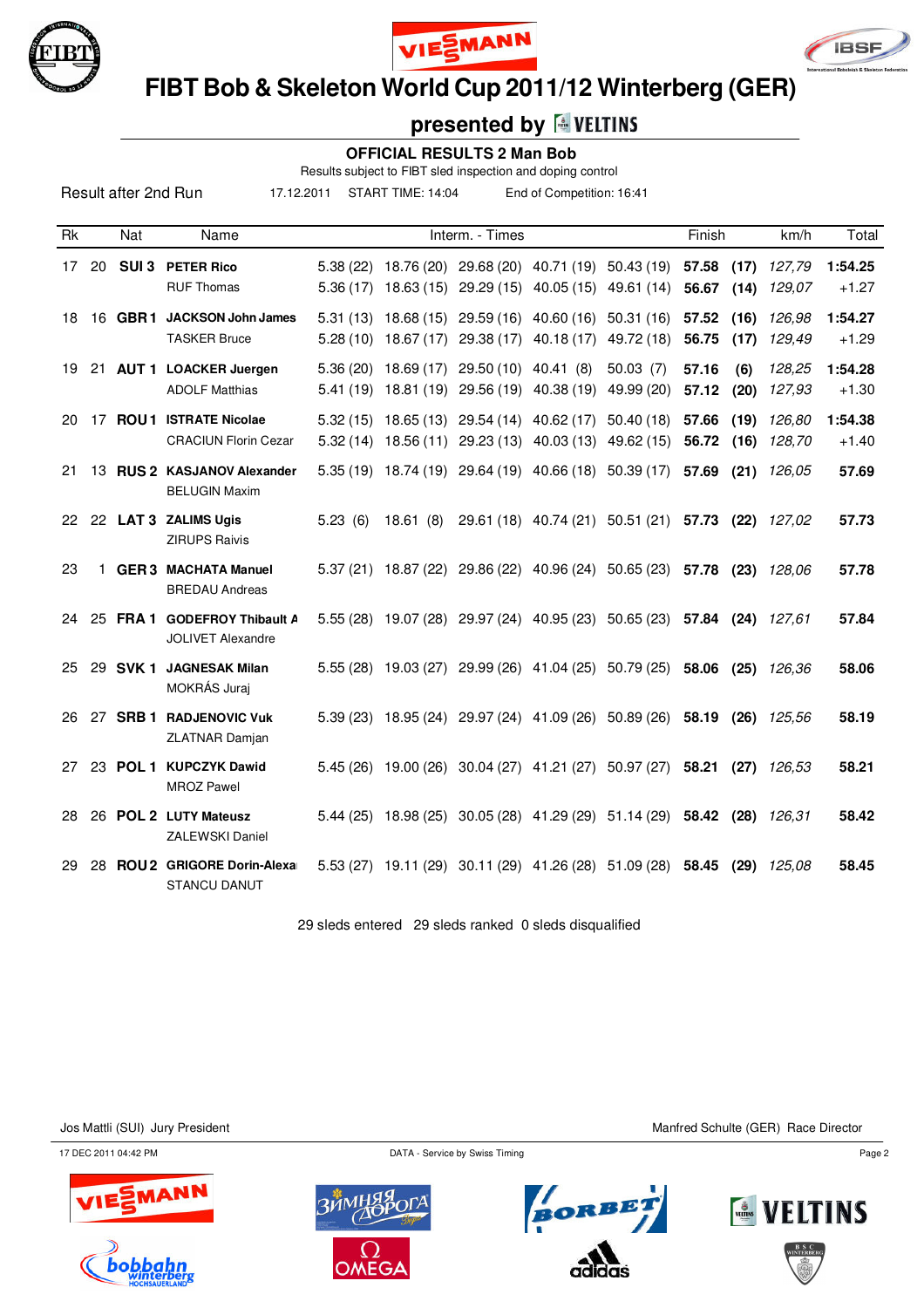





 **FIBT Bob & Skeleton World Cup 2011/12 Winterberg (GER)**

# **presented by**

#### **OFFICIAL RESULTS Women Bob**

Results subject to FIBT sled inspection and doping control

17.12.2011 START TIME: 9:04 End of Competition: 11:46

| Rk             |    | Nat              | Name                                                    |                      |                                     | Interm. - Times                                                                                                                        |                          |                        | Finish         | km/h                             | Total              |
|----------------|----|------------------|---------------------------------------------------------|----------------------|-------------------------------------|----------------------------------------------------------------------------------------------------------------------------------------|--------------------------|------------------------|----------------|----------------------------------|--------------------|
| $\mathbf{1}$   |    |                  | 4 GER 2 MARTINI Cathleen<br><b>TISCHER Janine</b>       | 5.78(4)<br>5.80(3)   | 19.41(5)<br>19.47(2)                | 30.33(5)<br>30.39(2)                                                                                                                   | 41.36 (4)<br>41.38(1)    | 51.07(5)<br>51.05(1)   | 58.20<br>58.12 | 128,02<br>(4)<br>(1)<br>128,98   | 1:56.32            |
| $\overline{2}$ | 9  |                  | <b>GER 3 SCHNEIDERHEINZE AI</b><br><b>THÖNE Lisette</b> | 5.68(1)<br>5.89(6)   | 19.24(1)<br>19.82(11)               | 30.11(1)<br>30.87(11)                                                                                                                  | 41.11(1)<br>41.92 (8)    | 50.74(1)<br>51.59(8)   | 57.88<br>58.72 | 128,06<br>(1)<br>127,84<br>(7)   | 1:56.60<br>$+0.28$ |
| 3              | 6  | SUI <sub>1</sub> | <b>MEYER Fabienne</b><br><b>SCHENK Hanne</b>            | 5.85(7)<br>5.89(6)   | 19.48(6)<br>19.61(5)                | 30.39(6)<br>30.61(5)                                                                                                                   | 41.37 (6)<br>41.64 (5)   | 51.04(4)<br>51.36(5)   | 58.20<br>58.53 | 128,38<br>(4)<br>(5)<br>127,79   | 1:56.73<br>$+0.41$ |
| $\overline{4}$ |    |                  | 3 USA 1 MEYERS Elana<br><b>EBERLING Katie</b>           | 5.75(2)<br>5.71(1)   | 19.34(2)<br>19.33(1)                | 30.25(3)<br>30.31(1)                                                                                                                   | 41.36 (4)<br>41.43(2)    | 51.18(6)<br>51.18(2)   | 58.46<br>58.39 | (6)<br>126,22<br>(2)<br>126,98   | 1:56.85<br>$+0.53$ |
| 5              |    |                  | 2 AUT 1 HENGSTER Christina<br><b>VERSEN</b> Inga        | 5.90(10)<br>5.85(4)  | 19.65 (12)<br>19.56(4)              | 30.64(12)<br>30.54(4)                                                                                                                  | 41.69 (10)<br>41.61(4)   | 51.37(8)<br>51.30(4)   | 58.50<br>58.43 | 128,34<br>(7)<br>(4)<br>128,25   | 1:56.93<br>$+0.61$ |
| 6              | 10 |                  | RUS 1 FEDOROVA Olga<br><b>TIMOFEEVA Yulia</b>           | 5.85(7)<br>5.78(2)   | 19.63 (10)<br>19.49(3)              | 30.62(11)<br>30.47(3)                                                                                                                  | 41.64 $(7)$<br>41.54(3)  | 51.33(7)<br>51.23(3)   | 58.55<br>58.42 | 127,20<br>(8)<br>(3)<br>127,29   | 1:56.97<br>$+0.65$ |
| 7              | 1. |                  | <b>GER 1 KIRIASIS Sandra</b><br><b>LAMMERT Petra</b>    | 5.77(3)<br>6.08(14)  | 19.38(3)<br>20.20(16)               | 30.24(2)<br>31.33(16)                                                                                                                  | 41.22 (3)<br>42.38 (12)  | 50.87(3)<br>52.03(12)  | 57.98<br>59.11 | (2)<br>128,52<br>(12)<br>128,75  | 1:57.09<br>$+0.77$ |
| 8              |    |                  | 8 RUS 2 TAMBOVTSEVA Anast<br>UDOBKINA Liudmila          | 5.92(11)<br>5.94(9)  | 19.60(8)<br>19.71(7)                | 30.58(8)<br>30.74(6)                                                                                                                   | 41.67 (8)<br>41.80(6)    | 51.42(9)<br>51.50(6)   | 58.66<br>58.66 | (9)<br>126,89<br>(6)<br>127,79   | 1:57.32<br>$+1.00$ |
| 9              | 11 |                  | <b>USA 2 SCHAAF Bree</b><br><b>AZEVEDO Emily</b>        | 5.92(11)<br>5.95(10) | 19.63(10)<br>19.77 (8)              | 30.61(10)<br>30.77(7)                                                                                                                  | 41.71 (11)<br>41.86 (7)  | 51.47(10)<br>51.58(7)  | 58.69<br>58.75 | 127,16<br>(10)<br>(8)<br>127,84  | 1:57.44<br>$+1.12$ |
| 10             |    |                  | 7 CAN 1 HUMPHRIES Kaillie<br><b>BAADSVIK Emily</b>      | 5.79(5)<br>6.23(17)  | 19.38(3)<br>20.42(19)               | 30.25(3)<br>31.62(18)                                                                                                                  | 41.19 (2)<br>42.81 (18)  | 50.82(2)<br>52.59(17)  | 57.98<br>59.77 | (2)<br>128,11<br>127,25<br>(15)  | 1:57.75<br>$+1.43$ |
| 11             | 15 |                  | <b>CAN 2 CIOCHETTI Jennifer</b><br><b>OBRIEN Kate</b>   | 5.79(5)<br>5.86(5)   | 19.53(7)<br>19.70 (6)               | 30.55(7)<br>30.79(8)                                                                                                                   | 41.68 (9)<br>41.99 (9)   | 51.51(11)<br>51.78 (9) | 58.89<br>59.06 | 124,78<br>(12)<br>(10)<br>126,09 | 1:57.95<br>$+1.63$ |
| 12             | 5  |                  | <b>GBR1 WALKER Paula</b><br><b>WILSON Rebekah</b>       | 5.88(9)<br>5.93(8)   | 19.60(8)<br>19.77 (8)               | 30.59(9)<br>30.85(9)                                                                                                                   | 41.76 (12)<br>42.01 (11) | 51.57(12)<br>51.82(11) | 58.87<br>59.09 | (11)<br>125,96<br>(11)<br>126,22 | 1:57.96<br>$+1.64$ |
| 13             |    |                  | 12 USA 3 FENLATOR Jazmine<br><b>MARCUM</b> Ingrid       | 6.05(13)             | 19.95 (14)<br>$5.97(11)$ 19.81 (10) | 31.03(15)<br>30.85(9)                                                                                                                  | 42.24 (15) 52.10 (15)    | 42.00 (10) 51.79 (10)  | 59.41<br>59.02 | 126,09<br>(15)<br>(9)<br>126,71  | 1:58.43<br>$+2.11$ |
|                |    |                  | 14 13 RUS 3 TOKOVAYA Victoria<br>PAHMUTOVA Aleksandra   |                      |                                     | 6.08 (15) 19.90 (13) 30.91 (13) 41.97 (13) 51.69 (13) 58.93 (13)<br>6.23 (17) 20.32 (17) 31.48 (17) 42.64 (16) 52.40 (13) 59.62 (13)   |                          |                        |                | 126,71<br>126,89                 | 1:58.55<br>$+2.23$ |
|                |    |                  | 15 16 BEL 1 WILLEMSEN Elfje<br>VANNIEUWENHUYSE.         |                      |                                     | 6.07 (14) 19.95 (14) 31.04 (16) 42.30 (16) 52.18 (16) 59.57 (16)<br>6.13 (16) 20.10 (15) 31.27 (15) 42.56 (14) 52.44 (14)              |                          |                        | 59.76 (14)     | 125,04<br>125,56                 | 1:59.33<br>$+3.01$ |
|                |    |                  | 16 14 AUS 1 RADJENOVIC Astrid<br><b>HEDGE Jamie</b>     |                      |                                     | 6.09 (16) 19.95 (14) 31.00 (14) 42.12 (14) 51.89 (14) 59.17 (14)<br>6.60 (20) 20.92 (20) 32.18 (20) 43.40 (20) 53.17 (19) 1:00.37 (19) |                          |                        |                | 126,71<br>127,25                 | 1:59.54<br>$+3.22$ |

17 DEC 2011 11:46 AM Page 1









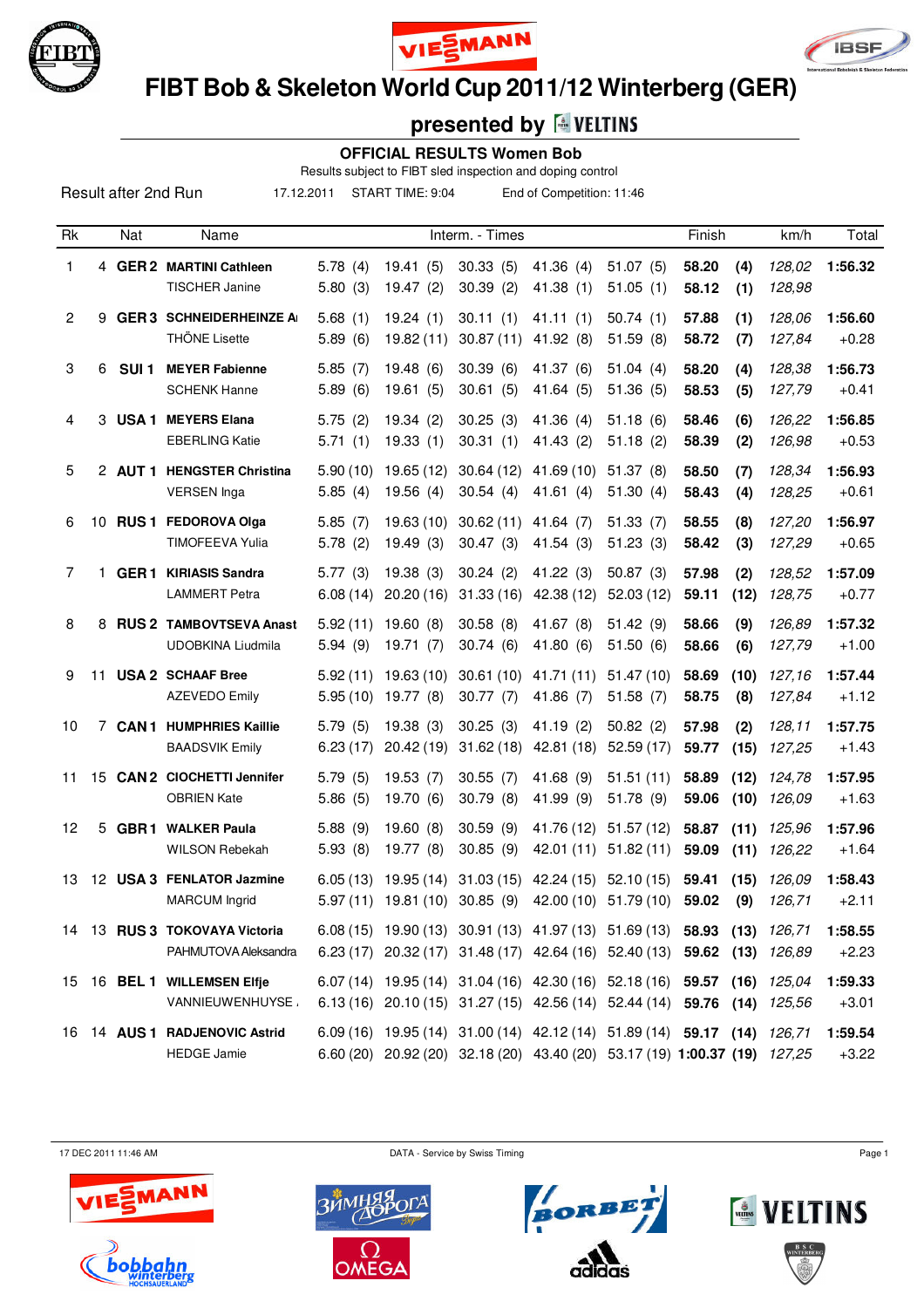





 **FIBT Bob & Skeleton World Cup 2011/12 Winterberg (GER)**

## **presented by**

#### **OFFICIAL RESULTS Women Bob**

Results subject to FIBT sled inspection and doping control

17.12.2011 START TIME: 9:04 End of Competition: 11:46

| Rk  |     | Nat | Name                                                     |          | Interm. - Times |  | Finish                                                                                                                                    | km/h             | Total              |
|-----|-----|-----|----------------------------------------------------------|----------|-----------------|--|-------------------------------------------------------------------------------------------------------------------------------------------|------------------|--------------------|
| 17  | 17  |     | <b>CAN 3 PATTERSON Heather</b>                           | 6.17(17) |                 |  | 20.19 (17) 31.35 (17) 42.71 (17) 52.64 (17) 1:00.06 (17)                                                                                  | 124.30           | 1:59.94            |
|     |     |     | <b>YOUNG Alison</b>                                      | 6.07(13) |                 |  | 19.97 (13) 31.19 (13) 42.59 (15) 52.52 (16) 59.88 (16)                                                                                    | 124.86           | $+3.62$            |
| 18. | 19  |     | <b>BEL 2 WILLEMARCK Eva</b>                              | 6.23(18) |                 |  | 20.31 (18) 31.52 (18) 42.82 (18) 52.75 (18) 1:00.15 (18)                                                                                  | 124.35           | 2:00.08            |
|     |     |     | <b>HELLEBUYCK Anouska</b>                                | 6.04(12) |                 |  | 19.95 (12) 31.16 (12) 42.52 (13) 52.51 (15) 59.93 (17)                                                                                    | 124.13           | $+3.76$            |
| 19  | 18. |     | <b>ROU1 TRONESCU Carmen</b><br><b>SPATARU CRISTINE-B</b> |          |                 |  | $6.34(19)$ 20.41 (19) 31.60 (19) 43.00 (19) 52.97 (19) 1:00.49 (19)<br>6.10 (15) 20.00 (14) 31.23 (14) 42.66 (17) 52.62 (18) 1:00.02 (18) | 123.32<br>124.61 | 2:00.51<br>$+4.19$ |
|     |     |     |                                                          |          |                 |  |                                                                                                                                           |                  |                    |
| 20  | -20 |     | ROU 2 DIACONU Eugenia Oana                               | 6.55(20) |                 |  | 20.73 (20) 32.02 (20) 43.52 (20) 53.62 (20) 1:01.26 (20)                                                                                  | 121.53           | 2:01.93            |
|     |     |     | CIOBANU Andreea                                          | 6.36(19) |                 |  | 20.41 (18) 31.70 (19) 43.21 (19) 53.23 (20) 1:00.67 (20)                                                                                  | 124.00           | $+5.61$            |

20 sleds entered 20 sleds ranked 0 sleds disqualified

Jos Mattli (SUI) Jury President Manfred Schulte (GER) Race Director

17 DEC 2011 11:46 AM Page 2









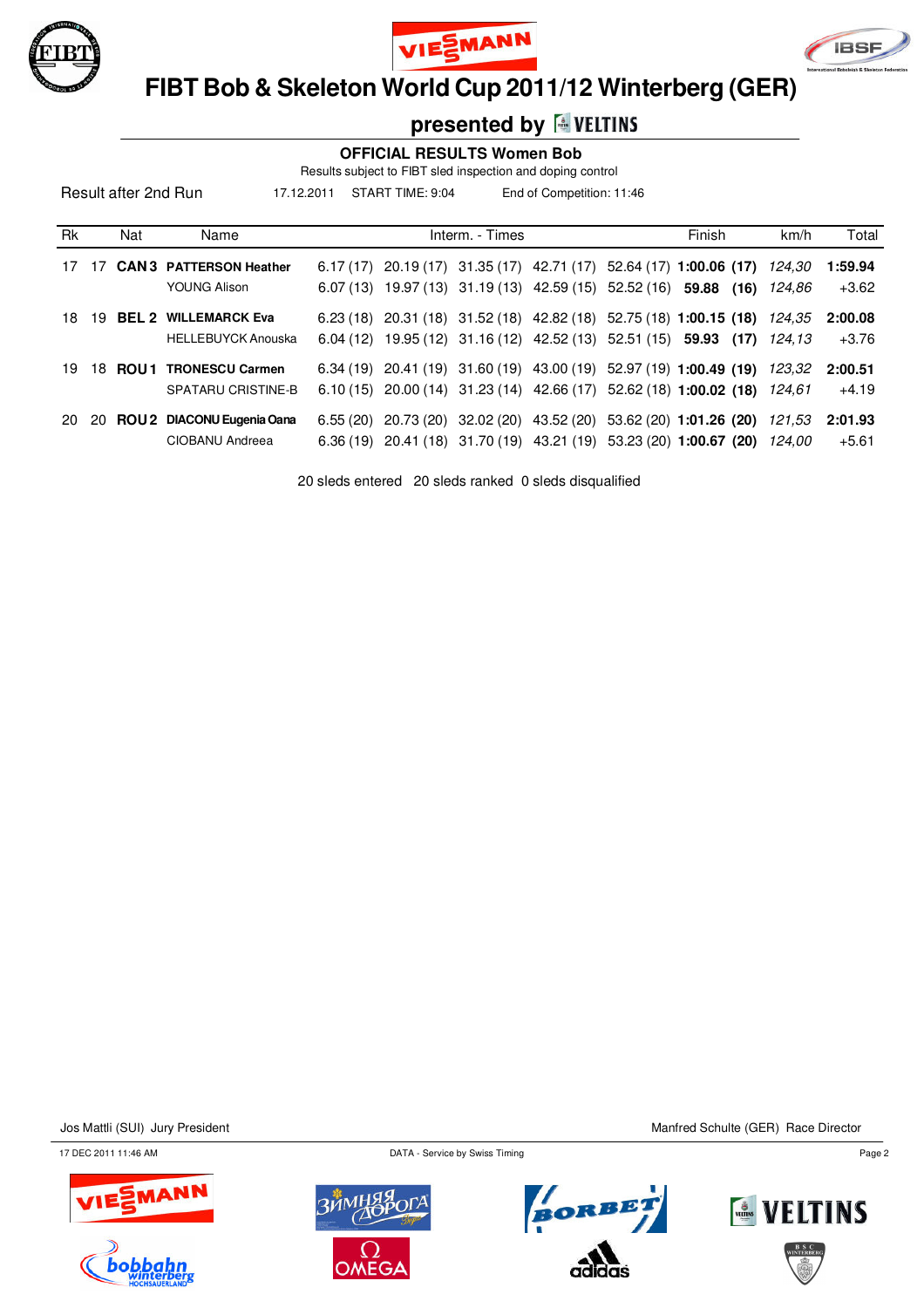





 **FIBT Bob & Skeleton World Cup 2011/12 Winterberg (GER)**

# **presented by**

#### **OFFICIAL RESULTS 4 Man Bob**

Results subject to FIBT sled inspection and doping control

18.12.2011 START TIME: 9:04 End of Competition: 11:25

| Rk           |    | Nat     | Name                                                                                                    |                    |                      | Interm. - Times                                        |                                                  |                                                        | Finish         |            | km/h             | Total              |
|--------------|----|---------|---------------------------------------------------------------------------------------------------------|--------------------|----------------------|--------------------------------------------------------|--------------------------------------------------|--------------------------------------------------------|----------------|------------|------------------|--------------------|
| 1.           |    |         | 7 GER 1 FLORSCHUETZ Thomas<br><b>GERHARDI Gino</b>                                                      | 5.18(5)<br>5.13(4) | 18.30(5)<br>18.17(5) | 28.81(6)<br>28.61(5)                                   | 39.33(4)<br>39.07(3)                             | 48.61 (3)<br>48.35 (2)                                 | 55.39<br>55.13 | (2)<br>(1) | 133,53<br>133,33 | 1:50.52            |
|              |    |         | <b>KUSKE Kevin</b><br><b>BLASCHEK Thomas</b>                                                            |                    |                      |                                                        |                                                  |                                                        |                |            |                  |                    |
| $\mathbf{2}$ | 6. |         | RUS 1 ZUBKOV Alexsandr<br><b>EGOROV Philipp</b><br><b>TRUNENKOV Dmitry</b><br><b>HRENKOV Nikolay</b>    | 5.16(3)<br>5.11(3) | 18.29(4)<br>18.16(3) | 28.77(3)<br>28.57(3)                                   | 39.29(2)<br>39.03(1)                             | 48.60 (2)<br>48.35 (2)                                 | 55.38<br>55.16 | (1)<br>(3) | 133,18<br>132,74 | 1:50.54<br>$+0.02$ |
| 3            |    |         | 9 LAT 2 MELBARDIS Oskars<br><b>LUSIS Helvijs</b><br><b>VILKASTE Arvis</b><br>STRENGA Janis              | 5.11(1)<br>5.07(1) | 18.15(1)<br>18.11(1) | 28.62(1)<br>28.56(1)                                   | 39.21(1)<br>39.10(4)                             | 48.57 (1)<br>48.45 (5)                                 | 55.39<br>55.26 | (2)<br>(5) | 132,69<br>132,59 | 1:50.65<br>$+0.13$ |
| 4            | 8  |         | <b>USA 1 HOLCOMB Steven</b><br><b>OLSEN Justin</b><br><b>LANGTON Steven</b><br><b>TOMASEVICZ Curtis</b> | 5.15(2)<br>5.10(2) | 18.26(2)<br>18.13(2) | 28.78 (4)<br>28.56(1)                                  | 39.38 (7)<br>39.05(2)                            | 48.72 (6)<br>48.34 (1)                                 | 55.56<br>55.13 | (6)<br>(1) | 132,69<br>133,23 | 1:50.69<br>$+0.17$ |
| 5            | 10 |         | <b>RUS 2 KASJANOV Alexander</b><br>NEGODAYLO Alexey<br><b>BELUGIN Maxim</b><br>MOISEEV Petr             | 5.17(4)<br>5.18(9) | 18.28(3)<br>18.24(7) | 28.76 (2)<br>28.66(6)                                  | 39.30(3)<br>39.15(6)                             | 48.62 (4)<br>48.46 (6)                                 | 55.42<br>55.28 | (4)<br>(6) | 133,08<br>132,84 | 1:50.70<br>$+0.18$ |
| 6            |    |         | 4 GER 2 ARNDT Maximilian<br>SPEER Jan<br>ROEDIGER Alexander<br><b>PUTZE Martin</b>                      | 5.19(7)<br>5.14(6) | 18.32(7)<br>18.25(8) | 28.81(6)<br>28.72 (8)                                  | 39.37 (6)<br>39.22(8)                            | 48.70 (5)<br>48.51 (7)                                 | 55.48<br>55.29 | (5)<br>(7) | 133,38<br>133,72 | 1:50.77<br>$+0.25$ |
| 7            |    |         | 2 GER 3 MACHATA Manuel<br><b>MAKAROW Michail</b><br><b>BREDAU Andreas</b><br>POSER Christian            | 5.14(6)            | 18.16(3)             | 5.25 (11) 18.48 (11) 29.05 (11) 39.68 (11)<br>28.58(4) | 39.11(5)                                         | 49.02 (9)<br>48.41 (4)                                 | 55.81<br>55.18 | (9)<br>(4) | 133,08<br>133,43 | 1:50.99<br>$+0.47$ |
| 8            |    | 3 LAT 1 | <b>MASKALANS Edgars</b><br><b>DREISKENS Daumants</b><br><b>BROKS Raivis</b><br><b>DAMBIS Intars</b>     |                    | $5.24(10)$ 18.45 (8) | 29.02 (9)                                              | 5.13 (4) 18.20 (6) 28.66 (6) 39.20 (7) 48.55 (8) | 39.66 (10) 49.05 (12) 55.90 (13)                       | 55.38          | (8)        | 132,25<br>132,69 | 1:51.28<br>$+0.76$ |
| 9            |    |         | 5 NED 1 VAN CALKER Edwin<br>VAN CALKER Arnold<br>JANSMA Sybren<br>PIEK Jeroen                           | 5.20(8)<br>5.18(9) |                      |                                                        | 18.27 (9) 28.74 (9) 39.28 (9) 48.63 (9)          | 18.54 (14) 29.12 (14) 39.73 (13) 49.09 (13) 55.89 (12) | 55.44 (9)      |            | 132,74<br>132,64 | 1:51.33<br>$+0.81$ |

18 DEC 2011 11:26 AM Page 1









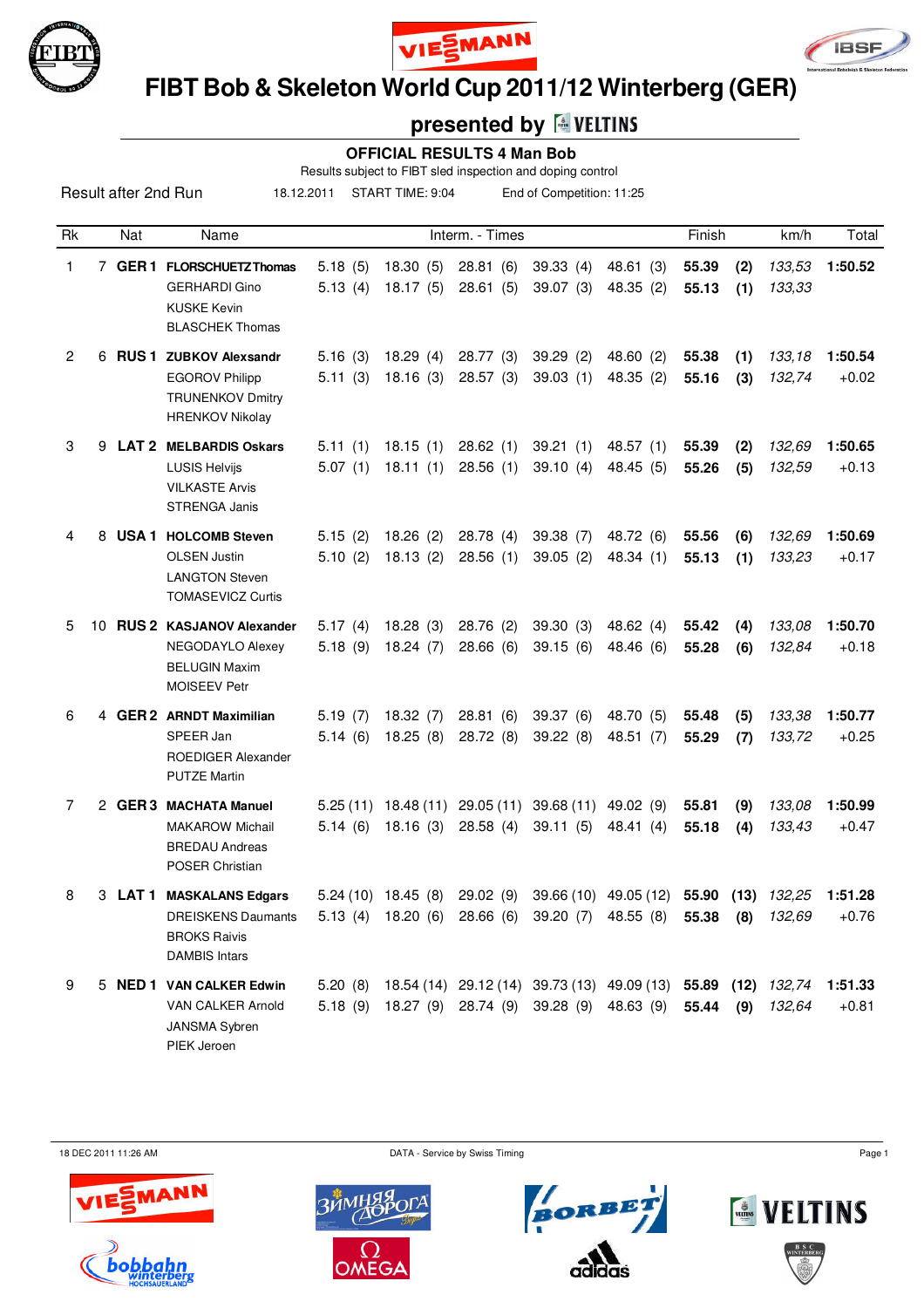





 **FIBT Bob & Skeleton World Cup 2011/12 Winterberg (GER)**

# **presented by**

#### **OFFICIAL RESULTS 4 Man Bob**

Results subject to FIBT sled inspection and doping control

18.12.2011 START TIME: 9:04 End of Competition: 11:25

| Rk |    | Nat             | Name                                                                                                  |                    |           | Interm. - Times                                                                                                                                    |          |                         | Finish         |              | km/h             | Total              |
|----|----|-----------------|-------------------------------------------------------------------------------------------------------|--------------------|-----------|----------------------------------------------------------------------------------------------------------------------------------------------------|----------|-------------------------|----------------|--------------|------------------|--------------------|
| 10 |    |                 | 1 CAN 2 SPRING Chris<br><b>RANDALL Timothy</b><br><b>PLUG Derek</b><br>RINHOLM Graeme                 | 5.23(9)<br>5.15(8) | 18.46 (9) | 29.02(9)<br>18.42 (11) 28.99 (13) 39.56 (11) 48.88 (10)                                                                                            | 39.60(8) | 48.94 (8)               | 55.76<br>55.72 | (8)<br>(12)  | 132,59<br>132.11 | 1:51.48<br>$+0.96$ |
| 11 |    | 11 <b>SUI 1</b> | <b>BAUMANN Gregor</b><br><b>KUETTNER Thomas</b><br><b>BAUMANN Alex</b><br><b>BLOECHLIGER Patrick</b>  |                    |           | 5.31 (15) 18.53 (13) 29.09 (12) 39.69 (12) 49.04 (11)<br>5.34 (16) 18.58 (18) 29.09 (17) 39.62 (16) 48.91 (12)                                     |          |                         | 55.87<br>55.67 | (11)<br>(10) | 132,49<br>133,92 | 1:51.54<br>$+1.02$ |
| 12 | 18 | ITA 1           | <b>BERTAZZO Simone</b><br><b>COSTA Francesco</b><br><b>FONTANA Simone</b><br><b>COMEL Federico</b>    |                    |           | 5.28 (13) 18.47 (10) 29.01 (8) 39.64 (9)<br>5.30 (14) 18.51 (15) 29.03 (15) 39.60 (15)                                                             |          | 49.02 (9)<br>48.94 (14) | 55.86<br>55.74 | (10)<br>(13) | 132,30<br>133,13 | 1:51.60<br>$+1.08$ |
| 13 |    |                 | 15 AUT 1 LOACKER Juergen<br><b>WITHALM Stefan</b><br><b>ADOLF Matthias</b><br><b>FLUNK Michael</b>    |                    |           | 5.39 (19) 18.67 (18) 29.22 (17) 39.81 (14) 49.15 (14) 55.95<br>5.41 (20) 18.69 (20) 29.21 (20) 39.74 (19) 49.04 (18) 55.79                         |          |                         |                | (14)<br>(16) | 132,84<br>133.58 | 1:51.74<br>$+1.22$ |
| 14 |    |                 | 16 RUS 3 ZARHAROV Nikita<br><b>SELIKHOV Yury</b><br><b>HUZIN Ilvir</b><br>PRUDNIKOV Sergey            |                    |           | 5.28 (13) 18.59 (16) 29.21 (16) 39.88 (15) 49.30 (16)<br>5.25 (12) 18.48 (14) 29.02 (14) 39.57 (12) 48.89 (11)                                     |          |                         | 56.19<br>55.68 | (16)<br>(11) | 131.67<br>133.28 | 1:51.87<br>$+1.35$ |
| 15 |    |                 | 21 CZE 1 VRBA Jan<br><b>HLADIK Vladimir</b><br><b>BOHMAN Martin</b><br>STOKLASKA Jan                  |                    |           | 5.34 (17) 18.67 (18) 29.28 (18) 39.91 (18) 49.29 (15) 56.11<br>5.35 (18) 18.56 (16) 29.09 (17) 39.68 (18) 49.03 (17)                               |          |                         | 55.84          | (15)<br>(17) | 132,30<br>132,74 | 1:51.95<br>$+1.43$ |
| 15 |    |                 | 13 USA 2 NAPIER John<br><b>BECKOM Jesse</b><br>QUINN Johnny<br>FOGT Christopher                       |                    |           | 5.31 (15) 18.55 (15) 29.19 (15) 39.90 (16) 49.32 (17)<br>5.30 (14) 18.46 (12) 28.98 (11) 39.57 (12) 48.94 (14)                                     |          |                         | 56.19<br>55.76 | (16)<br>(14) | 131,96<br>132.69 | 1:51.95<br>$+1.43$ |
| 17 | 20 |                 | <b>SUI 2 PETER Rico</b><br><b>BRACHER Clemens</b><br><b>RUF Thomas</b><br>FRIEDLI Simon               |                    |           | 5.39 (19) 18.73 (20) 29.32 (20) 39.94 (19) 49.32 (17) 56.20 (18) 131,09<br>5.34 (16) 18.56 (16) 29.08 (16) 39.62 (16) 48.94 (14) 55.78 (15) 131,77 |          |                         |                |              |                  | 1:51.98<br>+1.46   |
|    |    |                 | 18 19 ROU1 ISTRATE Nicolae<br>PEPTEA Emilian<br>OTAVA Bogdan Laurentiu<br><b>CRACIUN Florin Cezar</b> |                    |           | 5.37 (18) 18.66 (17) 29.28 (18) 39.98 (20) 49.40 (19) 56.28 (19) 131,81<br>5.36 (19) 18.60 (19) 29.18 (19) 39.83 (20) 49.24 (20) 56.10 (18) 132,25 |          |                         |                |              |                  | 1:52.38<br>$+1.86$ |

18 DEC 2011 11:26 AM Page 2









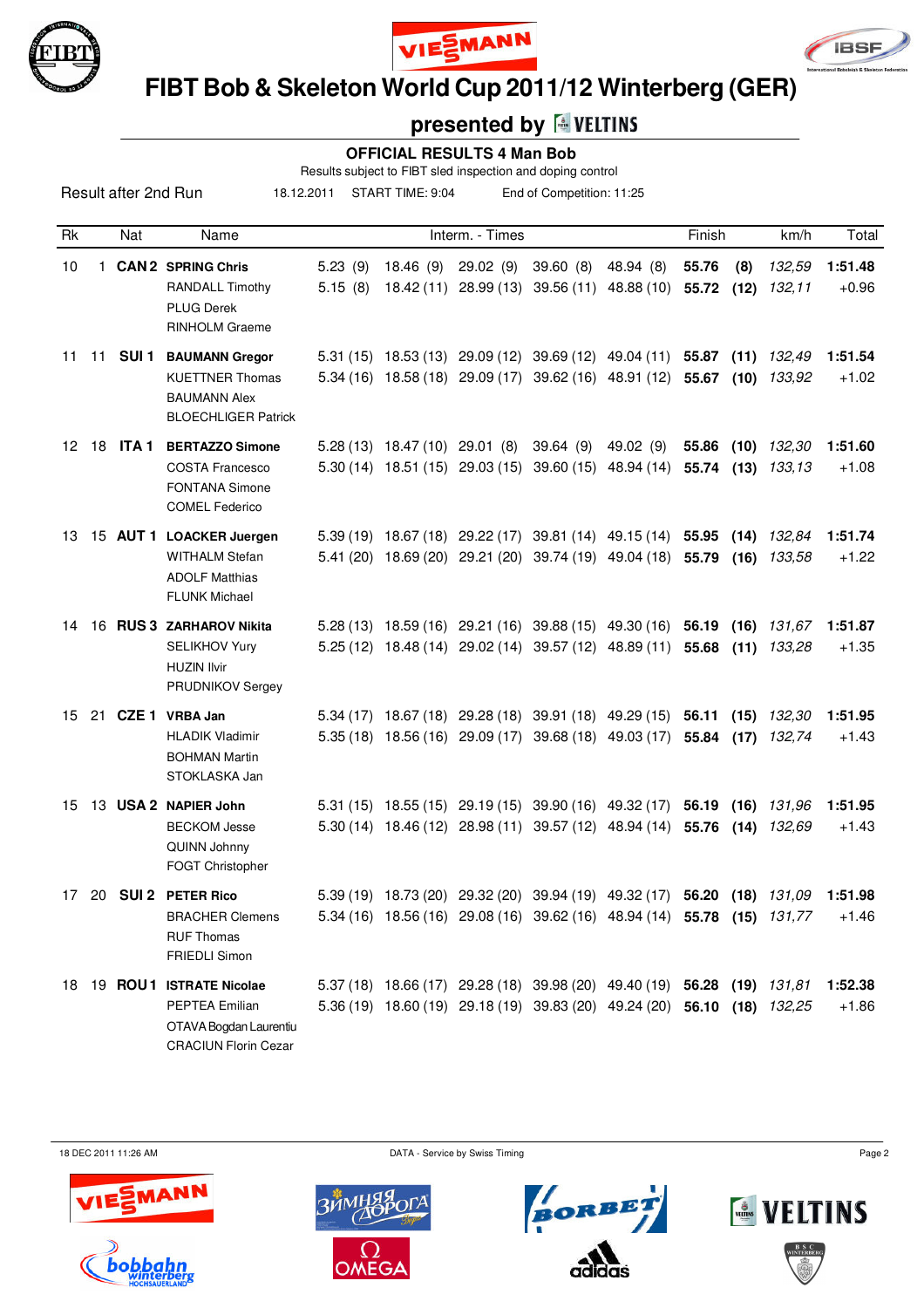





 **FIBT Bob & Skeleton World Cup 2011/12 Winterberg (GER)**

### **presented by <b>E** VELTINS

### **OFFICIAL RESULTS 4 Man Bob**

Results subject to FIBT sled inspection and doping control

Result after 2nd Run Rk Nat Name **Interm.** - Times **Finish km/h Total** 18.12.2011 START TIME: 9:04 End of Competition: 11:25 19 14 **GBR 1 JACKSON John James** 5.27 (12) 18.49 (12) 29.11 (13) 39.90 (16) 49.41 (20) **56.34 (20)** 131,09 **1:53.02** BENSON Stuart 5.29 (13) 18.47 (13) 28.98 (11) 39.57 (12) 48.93 (13) **56.68 (19)** 130,52 +2.50 TASKER Bruce FEARON Joel 20 12 **CAN 1 RUSH Lyndon** 5.18 (5) 18.30 (5) 28.78 (4) 39.36 (5) 48.76 (7) **55.65 (7)** 131,48 **1:53.37**

|     |    |          | <b>LUMSDEN Jesse</b><br><b>SORENSEN Cody</b><br><b>WRIGHT Neville</b>                                     |           | 5.21 (11) 18.37 (10) 28.89 (10) 39.44 (10) 49.22 (19) 57.72 (20) |  |            |      | 109.15 | $+2.85$ |
|-----|----|----------|-----------------------------------------------------------------------------------------------------------|-----------|------------------------------------------------------------------|--|------------|------|--------|---------|
| 21. |    | 24 SVK 1 | <b>JAGNESAK Milan</b><br><b>TESOVIC Martin</b><br><b>CHORVAT Robert</b><br>MOKRÁS Juraj                   | 5.52(23)  | 18.88 (22) 29.48 (21) 40.13 (21) 49.58 (21)                      |  | 56.49      | (21) | 130.90 | 56.49   |
| 22  | 23 |          | <b>ROU2</b> GRIGORE Dorin-Alexa<br><b>ANDREI Ionut</b><br><b>BOGDAN FLORIN BAR</b><br><b>STANCU DANUT</b> |           | 5.47 (22) 18.87 (21) 29.58 (22) 40.33 (22) 49.79 (22)            |  | 56.72 (22) |      | 131,09 | 56.72   |
| -23 |    | 22 SRB 1 | <b>RADJENOVIC Vuk</b><br><b>JOVANOVIC Pavle</b><br>MILINKOVIC Nikola<br><b>ZLATNAR Damjan</b>             | 5.45 (21) | 18.98 (23) 29.75 (23) 40.60 (23) 50.10 (23)                      |  | 57.04      | (23) | 130.81 | 57.04   |
|     | 17 |          | <b>POL 1 KUPCZYK Dawid</b>                                                                                |           |                                                                  |  | <b>DNS</b> |      |        |         |

NIEWIARA Marcin MROZ Pawel KASPEROWICZ Michal

> 24 sleds entered 23 sleds ranked 0 sleds disqualified bib 17 DNS 1st run

Jos Mattli (SUI) Jury President Manfred Schulte (GER) Race Director

18 DEC 2011 11:26 AM Page 3







BORBI

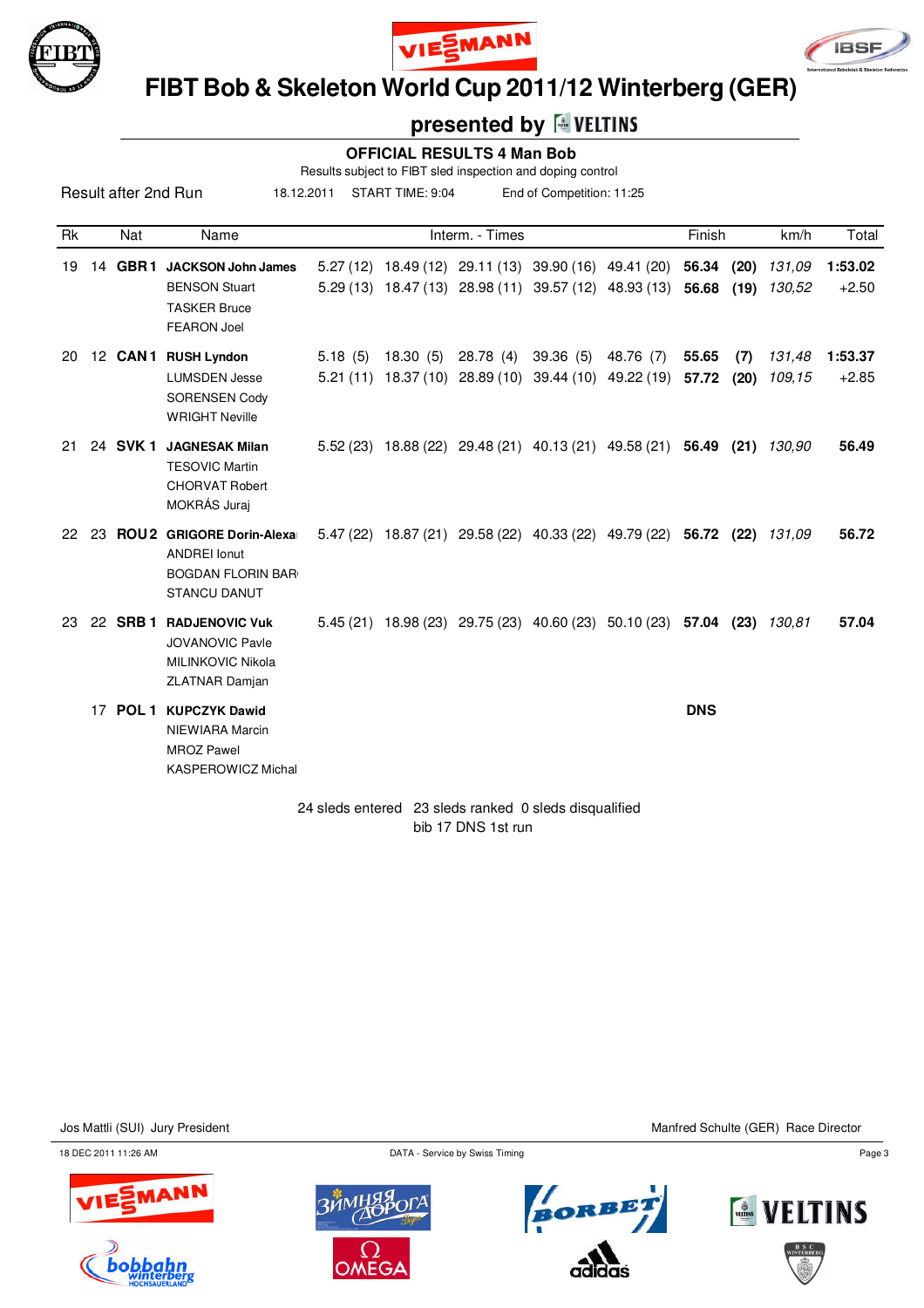

Result after 3rd Run





 **FIBT Bob & Skeleton World Cup 2011/12 Winterberg (GER)**

# **presented by**

#### **OFFICIAL RESULTS Skeleton Men**

Results subject to FIBT sled inspection and doping control

17.12.2011 START TIME: 12:34 End of Competition: 10:49

| Rk             |    | Nat        | Name                          |                     |                                    | Interm. - Times                                                         |                                  |                                  | Finish         |             | km/h             | Total            |
|----------------|----|------------|-------------------------------|---------------------|------------------------------------|-------------------------------------------------------------------------|----------------------------------|----------------------------------|----------------|-------------|------------------|------------------|
| 1              | 8  | <b>LAT</b> | <b>DUKURS Martins</b>         | 4.92(2)<br>5.06(2)  | 18.19(2)<br>18.51(2)               | 29.11(2)<br>29.56(2)                                                    | 40.22(1)<br>40.78(1)             | 50.00(1)<br>50.63(1)             | 57.26<br>57.90 | (1)<br>(1)  | 127.38<br>126.84 | 57.90            |
| $\overline{2}$ | 4  | <b>GER</b> | <b>ROMMEL Frank</b>           | 5.17(18)<br>5.29(4) | 18.66 (17)<br>18.96(4)             | 29.72 (13)<br>30.11(3)                                                  | 40.92(11)<br>41.26(3)            | 50.74(6)<br>51.02(3)             | 58.00<br>58.22 | (6)<br>(2)  | 126.84<br>127.75 | 58.22<br>$+0.32$ |
| 3              | 3  | <b>RUS</b> | <b>TRETIAKOV Alexander</b>    | 4.87(1)<br>4.98(1)  | 18.12(1)<br>18.37(1)               | 29.08(1)<br>29.47(1)                                                    | 40.34(2)<br>40.85(2)             | 50.22(2)<br>50.87(2)             | 57.55<br>58.29 | (2)<br>(3)  | 126.40<br>124.56 | 58.29<br>$+0.39$ |
| 4              | 1  |            | <b>GBR</b> BROMLEY Kristan    | 5.17(18)<br>5.27(3) | 18.68 (19)<br>18.89(3)             | 29.72 (13)<br>30.11(3)                                                  | 40.92 (11)<br>41.45(4)           | 50.84(10)<br>51.46(4)            | 58.22<br>58.89 | (10)<br>(4) | 125.39<br>124.48 | 58.89<br>$+0.99$ |
| 5              | 11 |            | <b>CAN NEILSON Eric</b>       | 5.12(13)<br>5.41(6) | 18.53(8)<br>19.30(7)               | 29.55(6)<br>30.56(7)                                                    | 40.84 $(7)$<br>41.90 (5)         | 50.75(8)<br>51.84(5)             | 58.13<br>59.21 | (8)<br>(5)  | 126.18<br>125.39 | 59.21<br>$+1.31$ |
| 6              | 2  | <b>GER</b> | <b>GASSNER Alexander</b>      | 5.11(12)<br>5.46(8) | 18.54(9)<br>19.27(6)               | 29.58(9)<br>30.54(5)                                                    | 40.78 (4)<br>41.90 (5)           | 50.61(4)<br>51.87(6)             | 57.96<br>59.27 | (4)<br>(6)  | 126.22<br>124.91 | 59.27<br>$+1.37$ |
| $\overline{7}$ | 9  | <b>LAT</b> | <b>DUKURS Tomass</b>          | 5.04(5)<br>5.29(4)  | 18.34(3)<br>19.20(5)               | 29.27(3)<br>30.55(6)                                                    | 40.45(3)<br>41.95 (7)            | 50.27(3)<br>51.92(7)             | 57.64<br>59.33 | (3)<br>(7)  | 125.74<br>124.35 | 59.33<br>$+1.43$ |
| 8              | 6  |            | <b>GER</b> KROECKEL Alexander | 5.14(17)            | 18.54 (9)<br>$5.54(10)$ 19.51 (10) | 29.56 (7)<br>30.82(9)                                                   | 40.78 (4)<br>42.18 (9)           | 50.67(5)<br>52.07(9)             | 57.99<br>59.37 | (5)<br>(8)  | 126.09<br>126.36 | 59.37<br>$+1.47$ |
| 9              | 7  | <b>CAN</b> | <b>DOUGLAS Michael</b>        | 5.05(6)<br>5.49(9)  | 18.48(6)<br>19.41(9)               | 29.53(5)<br>30.70(8)                                                    | 40.83(6)<br>42.06 (8)            | 50.74(6)<br>52.02(8)             | 58.10<br>59.43 | (7)<br>(9)  | 126.00<br>125.00 | 59.43<br>$+1.53$ |
| 10             | 17 |            | GBR WOOD Andy                 | 5.13(16)<br>5.43(7) | 18.54(9)<br>19.39(8)               | 29.58(9)<br>30.83(10)                                                   | 40.89 (9)<br>42.42 (10)          | 50.80(9)<br>52.47(10)            | 58.18<br>59.91 | (9)<br>(10) | 125.61<br>124.18 | 59.91<br>$+2.01$ |
| 11             | 10 | <b>RUS</b> | <b>CHUDINOV Sergei</b>        |                     | $5.12(13)$ 18.64 (16)              |                                                                         | 29.78 (16) 41.07 (14) 50.95 (12) |                                  | 58.34          | (11)        | 125.52           | 58.34<br>$+0.44$ |
| 12             | 14 |            | <b>GBR</b> PENGILLY Adam      | 5.09(9)             | 18.48(6)                           | 29.56(7)                                                                |                                  | 40.90 (10) 50.86 (11) 58.41 (12) |                |             | 123.88           | 58.41<br>$+0.51$ |
| 13             | 12 | <b>AUT</b> | <b>GUGGENBERGER Mat</b>       | 5.03(4)             | 18.47(5)                           |                                                                         | 29.59 (11) 40.98 (13) 50.99 (14) |                                  | 58.44 (13)     |             | 124.78           | 58.44<br>$+0.54$ |
|                |    |            | 14 28 USA DALY John           |                     |                                    | 5.02 (3) 18.35 (4) 29.44 (4) 40.88 (8) 50.97 (13) 58.52 (14) 123.54     |                                  |                                  |                |             |                  | 58.52<br>$+0.62$ |
|                |    |            | 15 16 JPN TAYAMA Shinsuke     |                     |                                    | 5.20 (24) 18.68 (19) 29.76 (15) 41.08 (15) 51.04 (15) 58.56 (15) 124.09 |                                  |                                  |                |             |                  | 58.56<br>$+0.66$ |
|                |    |            | 16 15 JPN TAKAHASHI Hiroatsu  |                     |                                    | 5.17 (18) 18.66 (17) 29.84 (20) 41.21 (17) 51.14 (16) 58.59 (16) 125.26 |                                  |                                  |                |             |                  | 58.59<br>$+0.69$ |

17 DEC 2011 10:50 AM Page 1









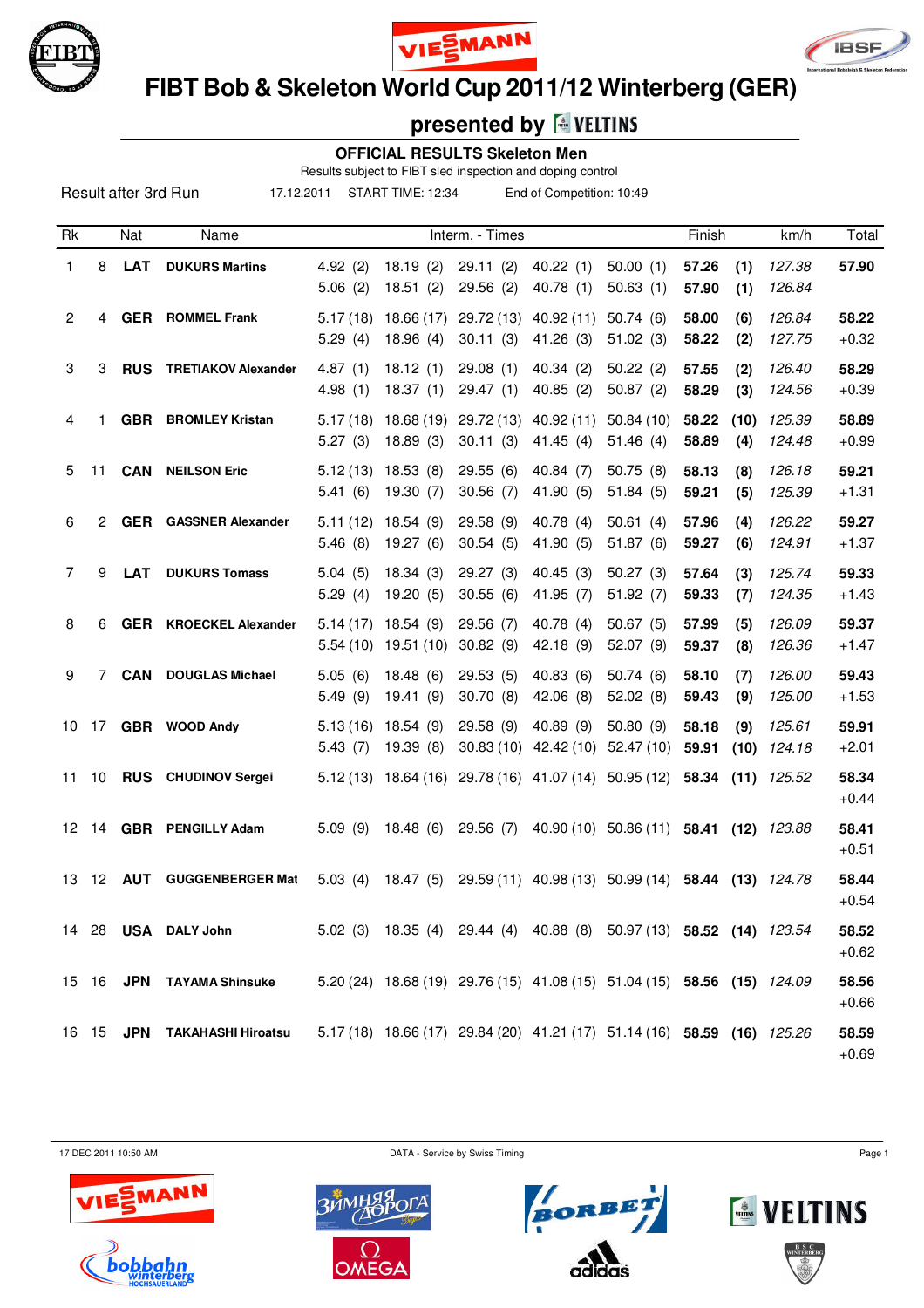

Result after 3rd Run





 **FIBT Bob & Skeleton World Cup 2011/12 Winterberg (GER)**

## **presented by**

#### **OFFICIAL RESULTS Skeleton Men**

Results subject to FIBT sled inspection and doping control

17.12.2011 START TIME: 12:34 End of Competition: 10:49

| Rk    |       | Nat           | Name                         |         |                                                         | Interm. - Times |                                                                         | Finish | km/h   | Total            |
|-------|-------|---------------|------------------------------|---------|---------------------------------------------------------|-----------------|-------------------------------------------------------------------------|--------|--------|------------------|
|       | 17 13 | <b>CAN</b>    | <b>FAIRBAIRN John</b>        |         |                                                         |                 | 5.23 (25) 18.69 (21) 29.82 (17) 41.25 (18) 51.23 (17) 58.65 (17)        |        | 125.17 | 58.65<br>$+0.75$ |
|       | 18 20 | <b>ITA</b>    | <b>OIOLI Maurizio</b>        |         |                                                         |                 | 5.17 (18) 18.76 (24) 29.94 (22) 41.32 (20) 51.28 (18) 58.70 (18) 125.74 |        |        | 58.70<br>$+0.80$ |
| 19    | 5     |               | <b>USA</b> ANTOINE Matthew   | 5.07(8) |                                                         |                 | 18.72 (22) 29.99 (24) 41.42 (21) 51.35 (20) 58.73 (19) 125.96           |        |        | 58.73<br>$+0.83$ |
| 20    | 18    |               | <b>SLO</b> SETINA Anze       | 5.09(9) |                                                         |                 | 18.61 (14) 29.82 (17) 41.31 (19) 51.34 (19) 58.91 (20) 123.49           |        |        | 58.91<br>$+1.01$ |
| 21    |       | 19 <b>AUT</b> | <b>MAIER Raphael</b>         |         |                                                         |                 | 5.33 (28) 18.90 (27) 30.07 (26) 41.49 (22) 51.49 (22) 58.93 (21) 124.78 |        |        | 58.93<br>$+1.03$ |
| 22 26 |       | <b>ESP</b>    | <b>MIRAMBELL Ander</b>       |         |                                                         |                 | 5.19 (22) 18.72 (22) 29.97 (23) 41.59 (25) 51.71 (24) 59.22 (22)        |        | 124.00 | 59.22<br>$+1.32$ |
| 23 21 |       |               | <b>USA TRESS Kyle</b>        |         |                                                         |                 | 5.05 (6) 18.54 (9) 29.71 (12) 41.15 (16) 51.35 (20) 59.28 (23) 118.77   |        |        | 59.28<br>$+1.38$ |
| 24    | 25    | <b>ROU</b>    | <b>MESAROSI Silviu Alexa</b> |         |                                                         |                 | 5.25 (26) 18.79 (26) 30.01 (25) 41.49 (22) 51.56 (23) 59.29 (24) 121.58 |        |        | 59.29<br>$+1.39$ |
| 25 23 |       | <b>ITA</b>    | <b>MULASSANO Giovanni</b>    |         |                                                         |                 | 5.12 (13) 18.58 (13) 29.82 (17) 41.53 (24) 51.78 (25) 59.46 (25)        |        | 121.86 | 59.46<br>$+1.56$ |
|       | 26 24 | <b>SUI</b>    | <b>KUMMER Lukas</b>          |         |                                                         |                 | 5.10 (11) 18.61 (14) 29.91 (21) 41.63 (26) 51.96 (26) 59.67 (26) 121.62 |        |        | 59.67<br>$+1.77$ |
| 27 22 |       | <b>SUI</b>    | <b>HOEFER Michael</b>        |         |                                                         |                 | 5.30 (27) 18.92 (28) 30.21 (28) 41.84 (27) 51.96 (26) 59.72 (27)        |        | 121.90 | 59.72<br>$+1.82$ |
| 28 27 |       | <b>NZL</b>    | <b>COUTTS Michael</b>        |         |                                                         |                 | 5.19 (22) 18.78 (25) 30.16 (27) 41.85 (28) 52.09 (28) 59.85 (28) 121.45 |        |        | 59.85<br>$+1.95$ |
|       |       |               |                              |         | no alode entered. On alode replied 0 alode discussified |                 |                                                                         |        |        |                  |

28 sleds entered 28 sleds ranked 0 sleds disqualified 2nd Run cancelled due to haevy snowfall

Wolfgang Strauss (GER) Jury President Northert Müller (GER) Race Director

17 DEC 2011 10:50 AM Page 2









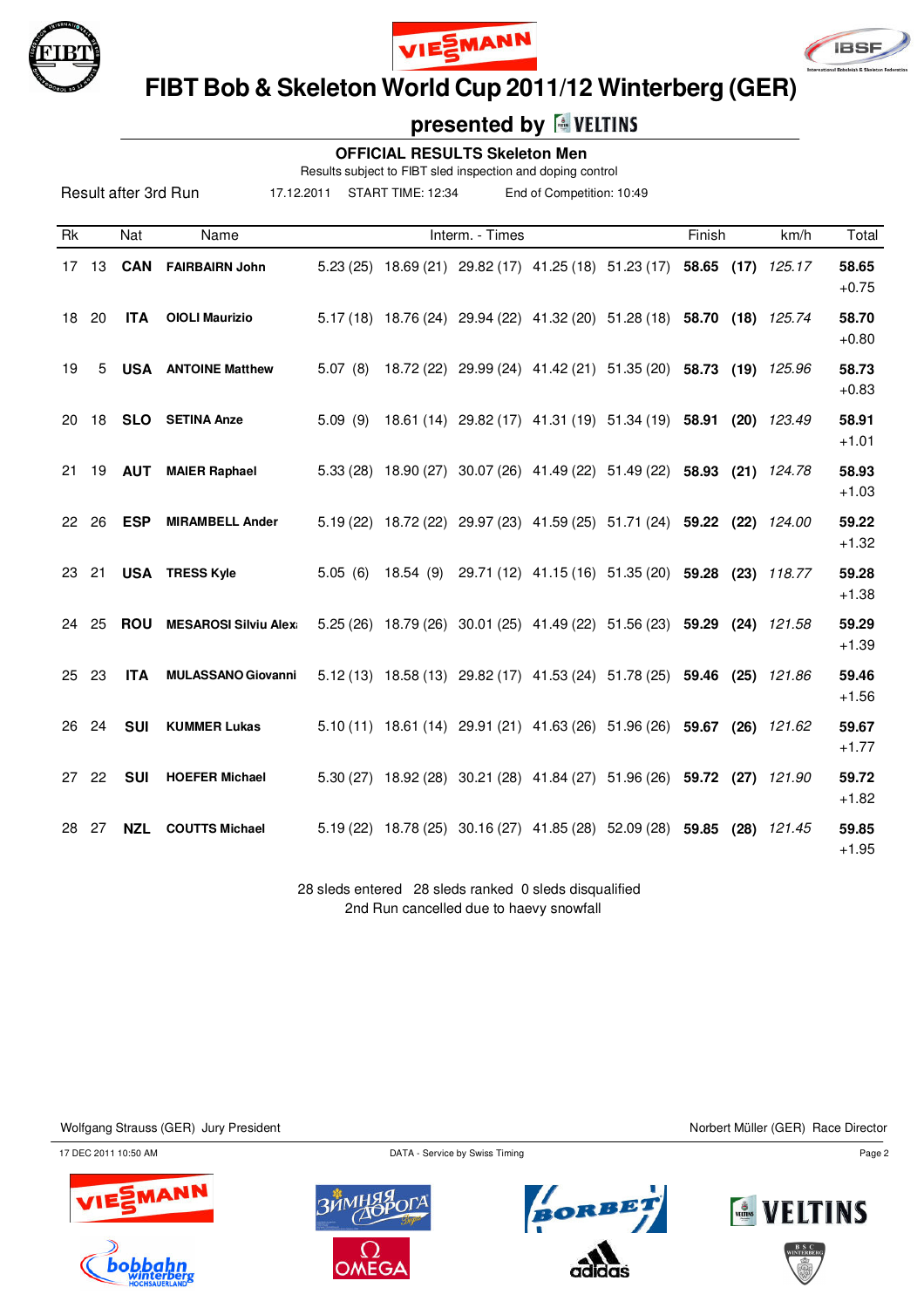





 **FIBT Bob & Skeleton World Cup 2011/12 Winterberg (GER)**

# **presented by**

 **OFFICIAL RESULTS Skeleton Women**

Results subject to FIBT sled inspection and doping control

Result after 3rd Run

17.12.2011 START TIME: 10:34

| Rk          |    | Nat        | Name                            |         |                      | Interm. - Times                                                           |           | Finish                           | km/h   | Total              |
|-------------|----|------------|---------------------------------|---------|----------------------|---------------------------------------------------------------------------|-----------|----------------------------------|--------|--------------------|
| 1           | 4  | <b>CAN</b> | <b>GOUGH Amy</b>                |         |                      | 5.64 (18) 19.52 (16) 30.98 (14) 42.68 (10) 52.88 (7) 1:00.51 (4)          |           |                                  | 121.90 | 1:00.16            |
|             |    |            |                                 | 5.64(7) | 19.55 (2)            | 30.98(1)                                                                  |           | 42.54 (1) 52.62 (1) 1:00.16 (1)  | 123.16 |                    |
| 2           | 11 |            | <b>GER</b> HEINZ Katharina      |         |                      | 5.62 (15) 19.44 (14) 30.94 (13) 42.70 (12) 52.88 (7) 1:00.50 (3)          |           |                                  | 122.32 | 1:00.24<br>$+0.08$ |
|             |    |            |                                 | 5.72(9) |                      | 19.64 (6) 31.06 (3) 42.59 (2) 52.70 (2) 1:00.24 (2)                       |           |                                  | 123.28 |                    |
| 3           | 5  |            | <b>GER</b> THEES Marion         |         |                      | 5.77 (21) 19.65 (20) 31.07 (17) 42.70 (12) 52.85 (4) 1:00.44 (2)          |           |                                  | 122.57 | 1:00.26<br>$+0.10$ |
|             |    |            |                                 |         |                      | 5.80 (10) 19.77 (10) 31.23 (7)                                            |           | 42.74 (4) 52.77 (3) 1:00.26 (3)  | 123.83 |                    |
| 4           | 3  |            | RUS POTYLITSINA Olga            | 5.52(8) | 19.33 (9)            | 30.84(9)                                                                  | 42.59 (5) | 52.89 (9) 1:00.62 (8)            | 120.96 | 1:00.48<br>$+0.32$ |
|             |    |            |                                 | 5.60(3) | 19.60 (4)            | 31.15 (4)                                                                 | 42.71 (3) | $52.85(4)$ 1:00.48 (4)           | 122.36 |                    |
| 5           | 14 |            | <b>USA</b> UHLAENDER Katie      | 5.50(6) | 19.24 (5)            | 30.82(8)                                                                  | 42.59 (5) | 52.81 (3) 1:00.52 (6)            | 121.25 | 1:00.50<br>$+0.34$ |
|             |    |            |                                 | 5.62(5) | 19.64 (6)            | 31.19(5)                                                                  | 42.77 (5) | 52.90 (5) 1:00.50 (5)            | 122.28 |                    |
| 6           | 13 |            | <b>GBR</b> WILLIAMS Amy         | 5.49(5) | 19.25(6)             | 30.76(4)                                                                  | 42.58(4)  | 52.92 (10) 1:00.63 (9)           | 121.25 | 1:00.78<br>$+0.62$ |
|             |    |            |                                 | 5.53(2) | 19.45(1)             | 31.04(2)                                                                  | 42.81 (6) | 53.09 (6) 1:00.78 (6)            | 121.53 |                    |
| $7^{\circ}$ | 18 | <b>JPN</b> | <b>KOMURO Nozomi</b>            | 5.48(4) | 19.18(2)             | 30.61(2)                                                                  | 42.36 (1) | $52.63(1)$ 1:00.32 (1)           | 121.41 | 1:00.80<br>$+0.64$ |
|             |    |            |                                 | 5.63(6) | 19.64 (6)            | 31.21(6)                                                                  | 42.94 (7) | 53.14 (7) 1:00.80 (7)            | 122.11 |                    |
| 8           | 9  | <b>CAN</b> | <b>REID Sarah</b>               |         | $5.54(10)$ 19.29 (8) | 30.78(7)                                                                  | 42.59 (5) | $52.86(5)$ 1:00.52 (6)           | 121.74 | 1:00.87<br>$+0.71$ |
|             |    |            |                                 | 5.65(8) | 19.74(9)             | 31.35 (10) 43.07 (8)                                                      |           | 53.25 (8) 1:00.87 (8)            | 121.95 |                    |
| 9           | 10 |            | <b>USA O'SHEA Anne</b>          | 5.36(1) | 19.06(1)             | 30.59(1)                                                                  | 42.42 (2) | $52.76$ (2) 1:00.51 (4)          | 120.68 | 1:01.04<br>$+0.88$ |
|             |    |            |                                 | 5.51(1) | 19.59(3)             | 31.30(9)                                                                  |           | 43.12 (10) 53.37 (9) 1:01.04 (9) | 121.53 |                    |
| 10          | 15 |            | <b>RUS</b> ORLOVA Maria         | 5.51(7) | 19.28 (7)            | 30.75(3)                                                                  | 42.56 (3) | 52.86 (5) 1:00.63 (9)            | 120.48 | 1:01.20<br>$+1.04$ |
|             |    |            |                                 | 5.60(3) |                      | 19.61 (5) 31.24 (8) 43.09 (9) 53.41 (10) 1:01.20 (10) 120.20              |           |                                  |        |                    |
| 11          |    |            | 6 AUS LINCOLN-SMITH Emma        |         |                      | 5.53 (9) 19.35 (10) 30.88 (11) 42.66 (9) 52.94 (11) 1:00.68 (11) 120.80   |           |                                  |        | 1:00.68<br>$+0.52$ |
|             |    |            | 12 16 <b>NED</b> LE CONTE Joska |         |                      | 5.47 (3) 19.22 (4) 30.77 (6) 42.61 (8) 52.95 (12) 1:00.73 (12) 120.36     |           |                                  |        | 1:00.73<br>$+0.57$ |
| 13          |    |            | 2 CAN HOLLINGSWORTH Me          |         |                      | 5.55 (12) 19.41 (13) 30.93 (12) 42.72 (15) 53.02 (13) 1:00.78 (13) 120.72 |           |                                  |        | 1:00.78<br>$+0.62$ |

17 DEC 2011 03:34 PM Page 1